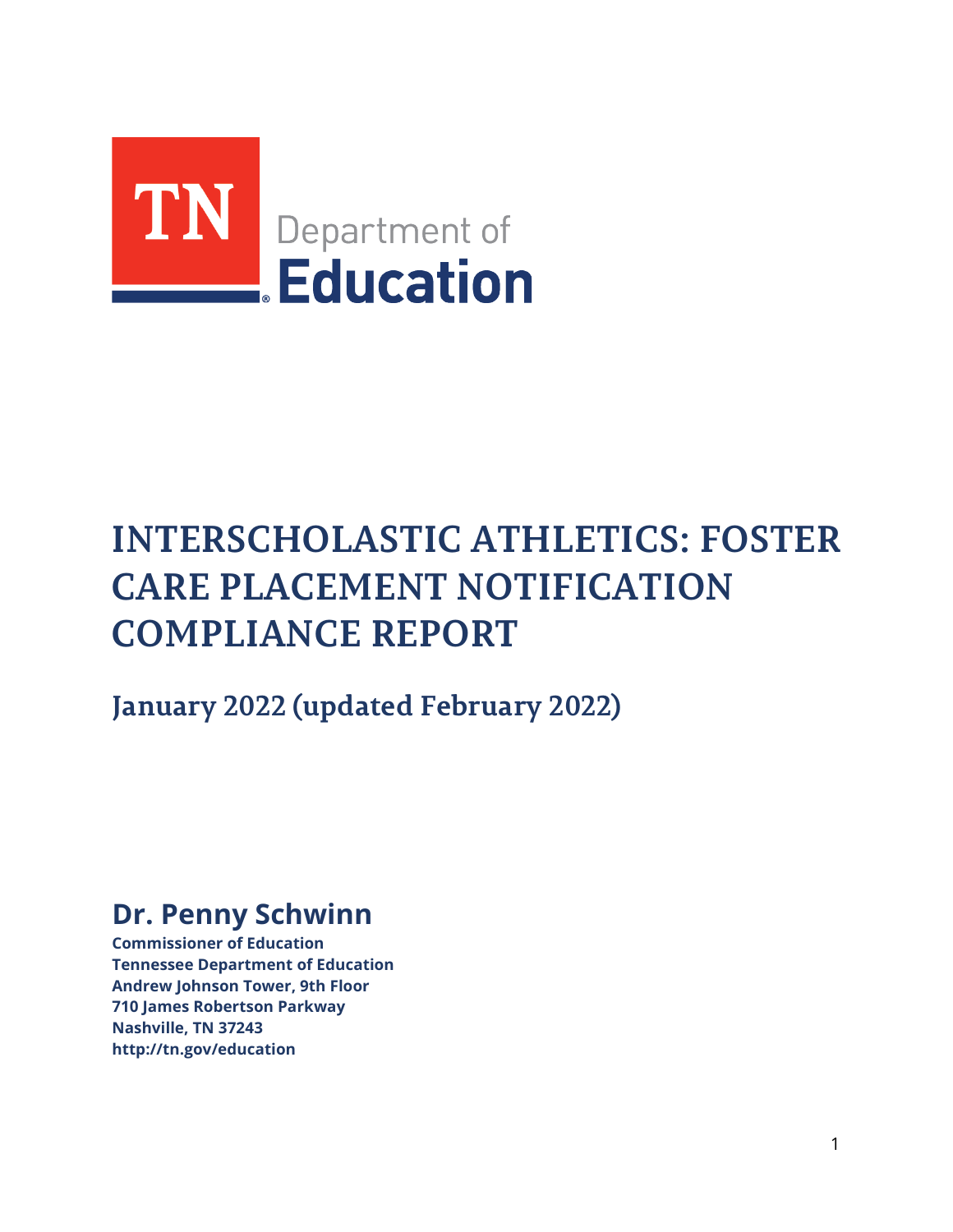#### **Introduction**

Pursuant to Chapter 274 of the Public Acts of 2021 (PC 274), now codified at Tenn. Code Ann. § 49-2- 136, public schools and public charter schools are required to notify an association that regulates interscholastic athletics of an enrolled student's placement in foster care if (a) the student expresses interest in participating in interscholastic athletics and (b) failure to notify the association of the student's placement may result in the student being declared ineligible to participate in athletics for any period of time.

Prior to notification, a public school or public charter school must obtain written permission from the student's parent or legal guardian or from the student if the student is eighteen (18) years of age or older prior to making the notification. Further, notification must be made in accordance with state law, the federal Family Educational Rights and Privacy Act (FERPA) (20 U.S.C. § 1232g), and other relevant privacy laws.

Beginning 2022, local education agencies (LEAs) and public charter schools are required to certify compliance with Tenn. Code Ann. § 49-2-136 to the department annually by January 1. Certification is captured and archived in ePlan, an online platform established by the department.

#### **LEA and Public Charter School Certification Statuses**

Tables 1 and 2 respectively feature each LEA's and public charter school's compliance status.

- Of the 147 LEAs and state special schools, 147 submitted certification, with each indicating full compliance with Tenn. Code Ann. § 49-2-136.
- Of the 117 active public charter schools, 117 submitted certification, with each indicating full compliance with Tenn. Code Ann. § 49-2-136.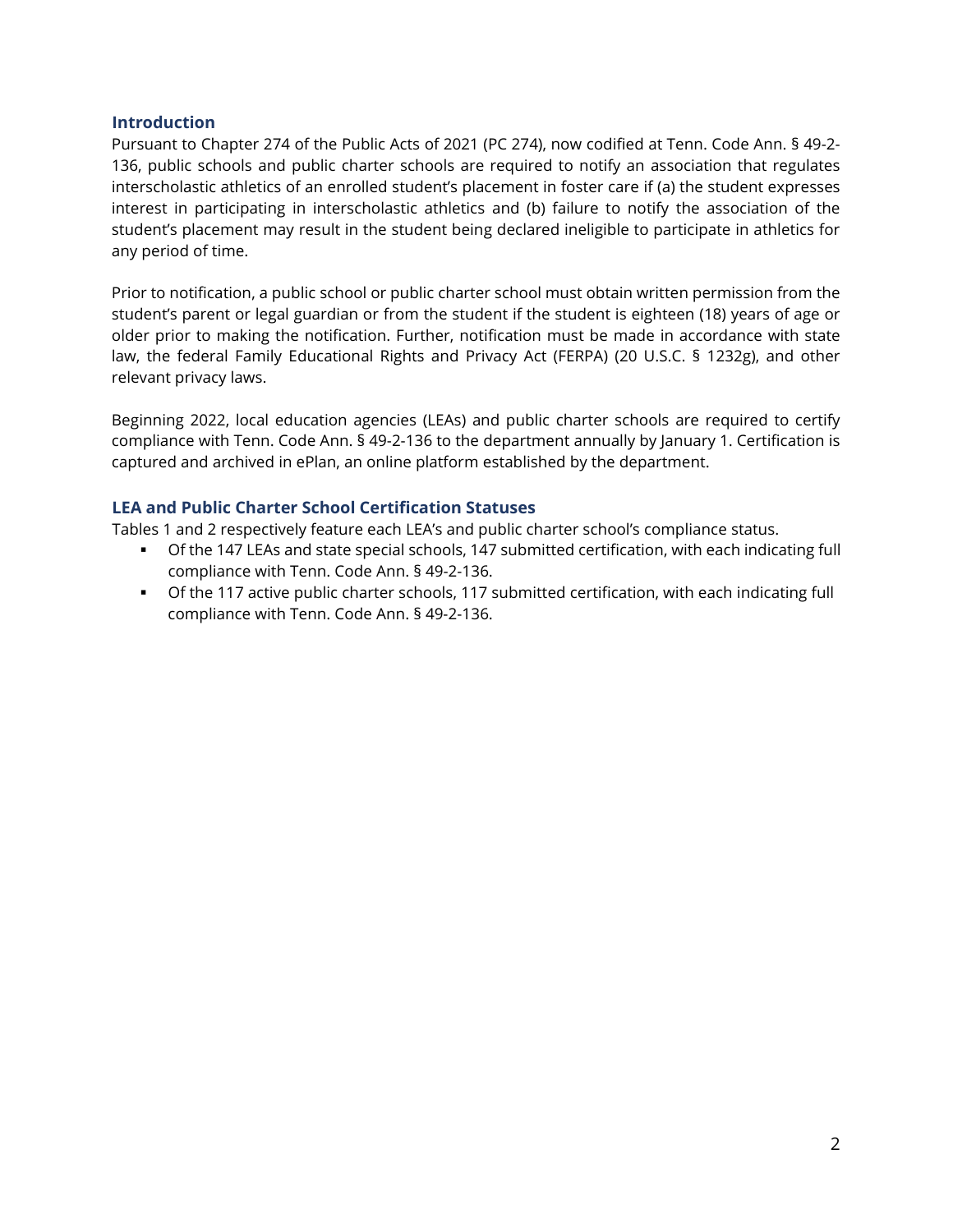### **Table 1: LEA Compliance**

| <b>LEA</b>                            | <b>COMPLIANCE STATUS</b>                |
|---------------------------------------|-----------------------------------------|
| ACHIEVEMENT SCHOOL DISTRICT           | Certification Submitted - In Compliance |
| ALAMO CITY SCHOOL                     | Certification Submitted - In Compliance |
| ALCOA CITY SCHOOLS                    | Certification Submitted - In Compliance |
| ALVIN C. YORK INSTITUTE               | Certification Submitted - In Compliance |
| ANDERSON COUNTY SCHOOLS               | Certification Submitted - In Compliance |
| ARLINGTON COMMUNITY SCHOOLS           | Certification Submitted - In Compliance |
| ATHENS CITY SCHOOLS                   | Certification Submitted - In Compliance |
| <b>BARTLETT CITY SCHOOLS</b>          | Certification Submitted - In Compliance |
| <b>BEDFORD COUNTY SCHOOLS</b>         | Certification Submitted - In Compliance |
| BELLS CITY SCHOOL DISTRICT            | Certification Submitted - In Compliance |
| <b>BENTON COUNTY SCHOOLS</b>          | Certification Submitted - In Compliance |
| <b>BLEDSOE COUNTY SCHOOLS</b>         | Certification Submitted - In Compliance |
| <b>BLOUNT COUNTY SCHOOLS</b>          | Certification Submitted - In Compliance |
| BRADFORD SPECIAL SCHOOL DISTRICT      | Certification Submitted - In Compliance |
| <b>BRADLEY COUNTY SCHOOLS</b>         | Certification Submitted - In Compliance |
| <b>BRISTOL CITY SCHOOLS</b>           | Certification Submitted - In Compliance |
| CAMPBELL COUNTY SCHOOLS               | Certification Submitted - In Compliance |
| CANNON COUNTY SCHOOLS                 | Certification Submitted - In Compliance |
| CARROLL COUNTY SCHOOLS                | Certification Submitted - In Compliance |
| <b>CARTER COUNTY SCHOOLS</b>          | Certification Submitted - In Compliance |
| CHEATHAM COUNTY SCHOOLS               | Certification Submitted - In Compliance |
| <b>CHESTER COUNTY SCHOOLS</b>         | Certification Submitted - In Compliance |
| <b>CLAIBORNE COUNTY SCHOOLS</b>       | Certification Submitted - In Compliance |
| <b>CLAY COUNTY SCHOOLS</b>            | Certification Submitted - In Compliance |
| <b>CLEVELAND CITY SCHOOLS</b>         | Certification Submitted - In Compliance |
| <b>CLINTON CITY SCHOOLS</b>           | Certification Submitted - In Compliance |
| COCKE COUNTY SCHOOLS                  | Certification Submitted - In Compliance |
| <b>COFFEE COUNTY SCHOOLS</b>          | Certification Submitted - In Compliance |
| <b>COLLIERVILLE SCHOOLS</b>           | Certification Submitted - In Compliance |
| <b>CROCKETT COUNTY SCHOOLS</b>        | Certification Submitted - In Compliance |
| <b>CUMBERLAND COUNTY SCHOOLS</b>      | Certification Submitted - In Compliance |
| DAVIDSON COUNTY SCHOOLS               | Certification Submitted - In Compliance |
| DAYTON CITY SCHOOL                    | Certification Submitted - In Compliance |
| DECATUR COUNTY SCHOOLS                | Certification Submitted - In Compliance |
| DEKALB COUNTY SCHOOLS                 | Certification Submitted - In Compliance |
| DICKSON COUNTY SCHOOLS                | Certification Submitted - In Compliance |
| DYER COUNTY SCHOOLS                   | Certification Submitted - In Compliance |
| DYERSBURG CITY SCHOOLS                | Certification Submitted - In Compliance |
| ELIZABETHTON CITY SCHOOLS             | Certification Submitted - In Compliance |
| ETOWAH CITY SCHOOL                    | Certification Submitted - In Compliance |
| FAYETTE COUNTY SCHOOLS PUBLIC SCHOOLS | Certification Submitted - In Compliance |
| FAYETTEVILLE CITY SCHOOLS             | Certification Submitted - In Compliance |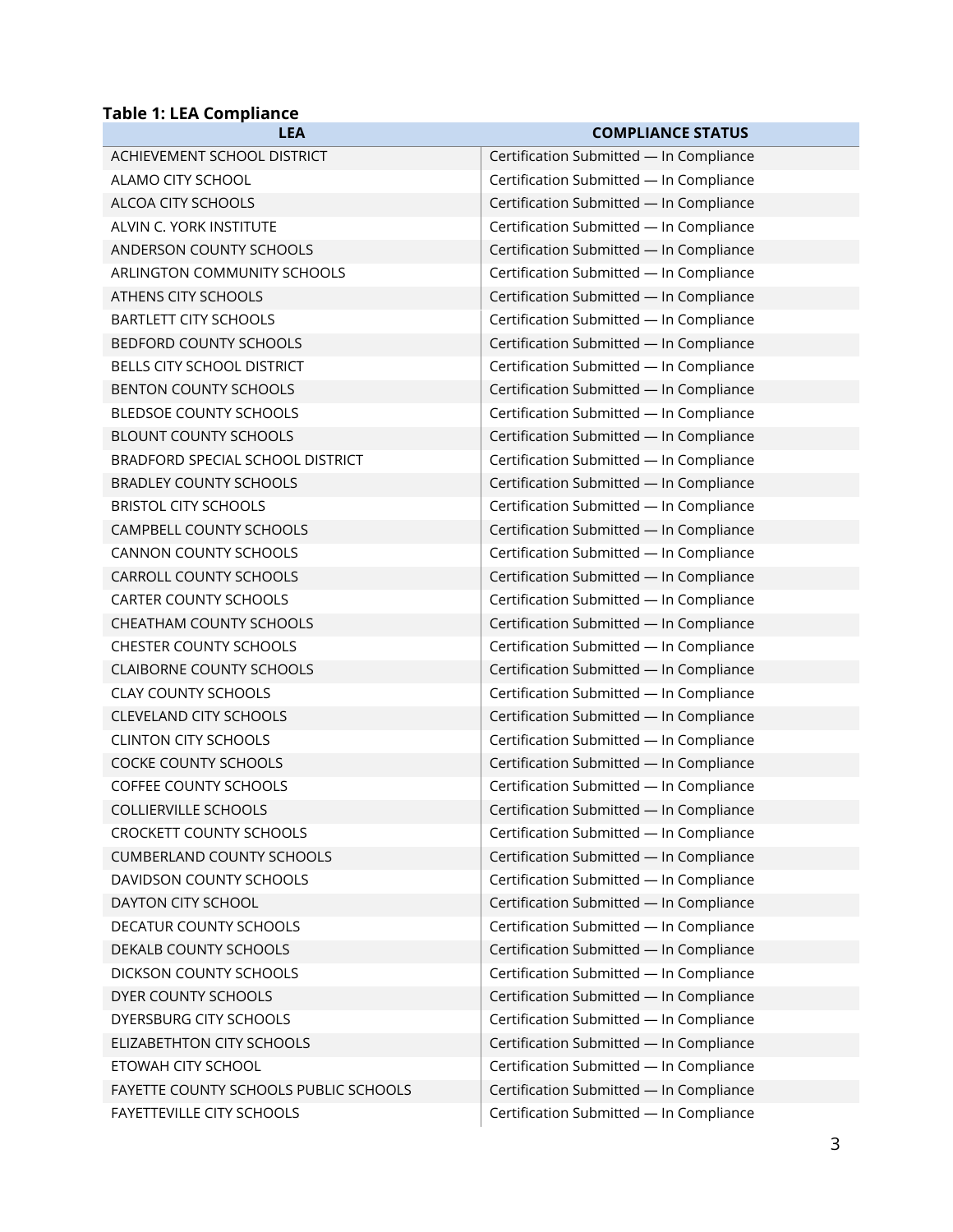| FENTRESS COUNTY SCHOOLS               | Certification Submitted - In Compliance |
|---------------------------------------|-----------------------------------------|
| FRANKLIN COUNTY SCHOOLS               | Certification Submitted - In Compliance |
| FRANKLIN SPECIAL SCHOOL DISTRICT      | Certification Submitted - In Compliance |
| GERMANTOWN MUNICIPAL SCHOOL DISTRICT  | Certification Submitted - In Compliance |
| GIBSON COUNTY SPECIAL SCHOOL DISTRICT | Certification Submitted - In Compliance |
| <b>GILES COUNTY SCHOOLS</b>           | Certification Submitted - In Compliance |
| <b>GRAINGER COUNTY SCHOOLS</b>        | Certification Submitted - In Compliance |
| <b>GREENE COUNTY SCHOOLS</b>          | Certification Submitted - In Compliance |
| <b>GREENEVILLE CITY SCHOOLS</b>       | Certification Submitted - In Compliance |
| <b>GRUNDY COUNTY SCHOOLS</b>          | Certification Submitted - In Compliance |
| HAMBLEN COUNTY SCHOOLS                | Certification Submitted - In Compliance |
| HAMILTON COUNTY SCHOOLS               | Certification Submitted - In Compliance |
| HANCOCK COUNTY SCHOOLS                | Certification Submitted - In Compliance |
| HARDEMAN COUNTY SCHOOLS               | Certification Submitted - In Compliance |
| HARDIN COUNTY SCHOOLS                 | Certification Submitted - In Compliance |
| HAWKINS COUNTY SCHOOLS                | Certification Submitted - In Compliance |
| HAYWOOD COUNTY SCHOOLS                | Certification Submitted - In Compliance |
| HENDERSON COUNTY SCHOOLS              | Certification Submitted - In Compliance |
| HENRY COUNTY SCHOOLS                  | Certification Submitted - In Compliance |
| HICKMAN COUNTY SCHOOLS                | Certification Submitted - In Compliance |
| <b>HOLLOW ROCK - BRUCETON</b>         | Certification Submitted - In Compliance |
| HOUSTON COUNTY SCHOOLS                | Certification Submitted - In Compliance |
| HUMBOLDT CITY SCHOOLS                 | Certification Submitted - In Compliance |
| HUMPHREYS COUNTY SCHOOLS              | Certification Submitted - In Compliance |
| HUNTINGDON SPECIAL SCHOOL DISTRICT    | Certification Submitted - In Compliance |
| JACKSON COUNTY SCHOOLS                | Certification Submitted - In Compliance |
| JEFFERSON COUNTY SCHOOLS              | Certification Submitted - In Compliance |
| JOHNSON CITY SCHOOLS                  | Certification Submitted - In Compliance |
| JOHNSON COUNTY SCHOOLS                | Certification Submitted - In Compliance |
| KINGSPORT CITY SCHOOLS                | Certification Submitted - In Compliance |
| KNOX COUNTY SCHOOLS                   | Certification Submitted - In Compliance |
| LAKE COUNTY SCHOOLS                   | Certification Submitted - In Compliance |
| LAKELAND SCHOOL SYSTEM                | Certification Submitted - In Compliance |
| LAUDERDALE COUNTY SCHOOLS             | Certification Submitted - In Compliance |
| LAWRENCE COUNTY SCHOOLS               | Certification Submitted - In Compliance |
| LEBANON SPECIAL SCHOOL DISTRICT       | Certification Submitted - In Compliance |
| <b>LENOIR CITY SCHOOLS</b>            | Certification Submitted - In Compliance |
| LEWIS COUNTY SCHOOLS                  | Certification Submitted - In Compliance |
| LEXINGTON CITY SCHOOLS                | Certification Submitted - In Compliance |
| LINCOLN COUNTY SCHOOLS                | Certification Submitted - In Compliance |
| LOUDON COUNTY SCHOOLS                 | Certification Submitted - In Compliance |
| MACON COUNTY SCHOOLS                  | Certification Submitted - In Compliance |
| MADISON COUNTY SCHOOLS                | Certification Submitted - In Compliance |
| MANCHESTER CITY SCHOOLS               | Certification Submitted - In Compliance |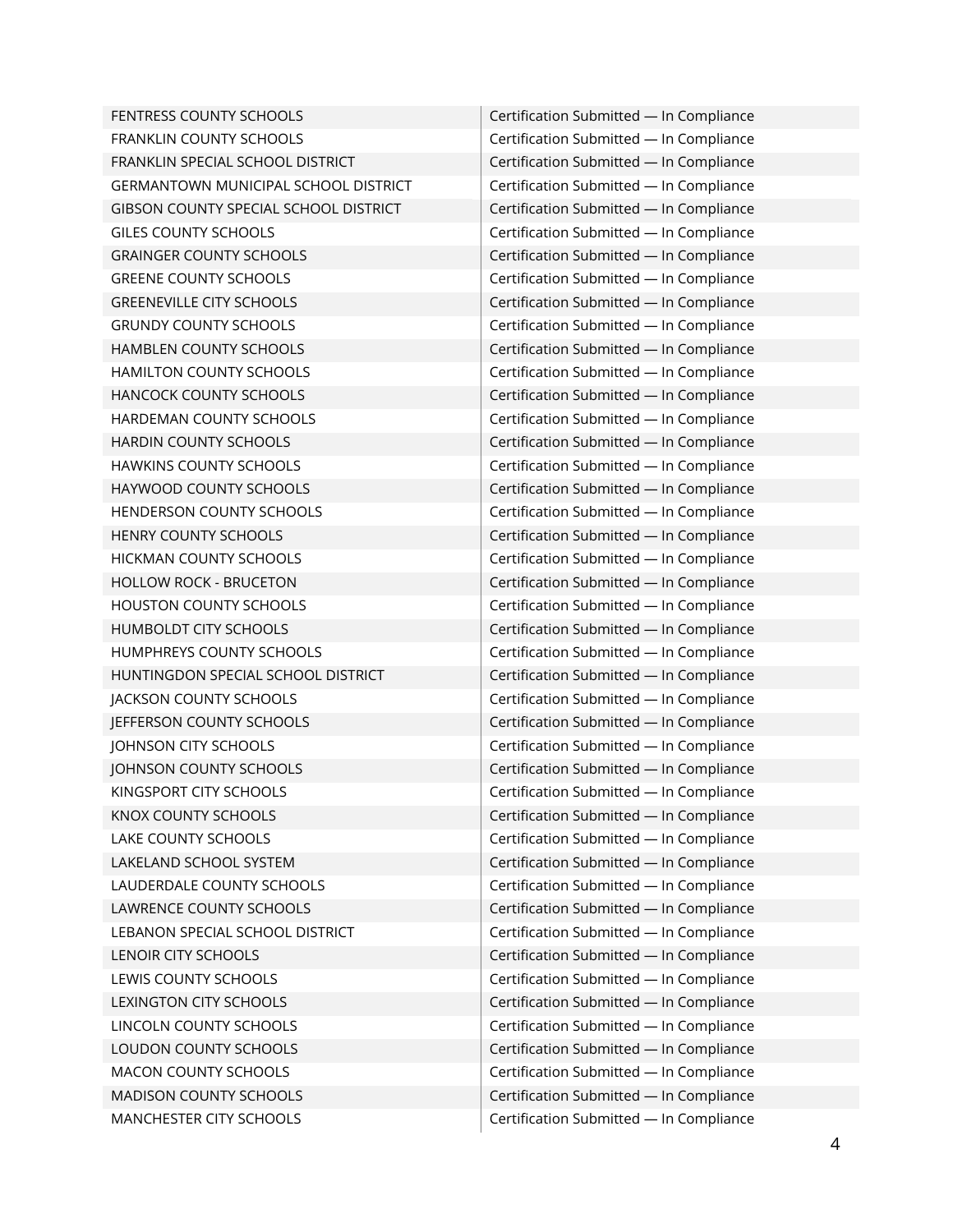| <b>MARION COUNTY SCHOOLS</b>               | Certification Submitted - In Compliance |
|--------------------------------------------|-----------------------------------------|
| MARSHALL COUNTY SCHOOLS                    | Certification Submitted - In Compliance |
| MARYVILLE CITY SCHOOLS                     | Certification Submitted - In Compliance |
| MAURY COUNTY SCHOOLS                       | Certification Submitted - In Compliance |
| MCKENZIE SPECIAL SCHOOL DISTRICT           | Certification Submitted - In Compliance |
| MCMINN COUNTY SCHOOLS                      | Certification Submitted - In Compliance |
| MCNAIRY COUNTY SCHOOLS                     | Certification Submitted - In Compliance |
| MEIGS COUNTY SCHOOLS                       | Certification Submitted - In Compliance |
| MILAN SPECIAL SCHOOL DISTRICT              | Certification Submitted - In Compliance |
| MILLINGTON MUNICIPAL SCHOOLS               | Certification Submitted - In Compliance |
| MONROE COUNTY SCHOOLS                      | Certification Submitted - In Compliance |
| MONTGOMERY COUNTY SCHOOLS                  | Certification Submitted - In Compliance |
| MOORE COUNTY SCHOOLS                       | Certification Submitted - In Compliance |
| MORGAN COUNTY SCHOOLS                      | Certification Submitted - In Compliance |
| MURFREESBORO CITY SCHOOLS                  | Certification Submitted - In Compliance |
| NEWPORT CITY SCHOOL SYSTEM                 | Certification Submitted - In Compliance |
| OAK RIDGE SCHOOLS                          | Certification Submitted - In Compliance |
| OBION COUNTY SCHOOLS                       | Certification Submitted - In Compliance |
| ONEIDA SPECIAL SCHOOL DISTRICT             | Certification Submitted - In Compliance |
| <b>OVERTON COUNTY SCHOOLS</b>              | Certification Submitted - In Compliance |
| PARIS SPECIAL SCHOOL DISTRICT              | Certification Submitted - In Compliance |
| PERRY COUNTY SCHOOLS                       | Certification Submitted - In Compliance |
| PICKETT COUNTY SCHOOLS                     | Certification Submitted - In Compliance |
| POLK COUNTY SCHOOLS                        | Certification Submitted - In Compliance |
| PUTNAM COUNTY SCHOOLS                      | Certification Submitted - In Compliance |
| RHEA COUNTY SCHOOLS                        | Certification Submitted - In Compliance |
| RICHARD CITY SPECIAL SCHOOL DISTRICT       | Certification Submitted - In Compliance |
| ROANE COUNTY SCHOOLS                       | Certification Submitted - In Compliance |
| ROBERTSON COUNTY SCHOOLS                   | Certification Submitted - In Compliance |
| ROGERSVILLE CITY SCHOOLS                   | Certification Submitted - In Compliance |
| RUTHERFORD COUNTY SCHOOLS                  | Certification Submitted - In Compliance |
| SCOTT COUNTY SCHOOLS                       | Certification Submitted - In Compliance |
| SEQUATCHIE COUNTY SCHOOLS                  | Certification Submitted - In Compliance |
| SEVIER COUNTY SCHOOLS                      | Certification Submitted - In Compliance |
| SHELBY COUNTY SCHOOLS                      | Certification Submitted - In Compliance |
| SMITH COUNTY SCHOOLS                       | Certification Submitted - In Compliance |
| SOUTH CARROLL SPECIAL SCHOOL DISTRICT      | Certification Submitted - In Compliance |
| STEWART COUNTY SCHOOLS                     | Certification Submitted - In Compliance |
| SULLIVAN COUNTY SCHOOLS                    | Certification Submitted - In Compliance |
| SUMNER COUNTY SCHOOLS                      | Certification Submitted - In Compliance |
| SWEETWATER CITY SCHOOLS                    | Certification Submitted - In Compliance |
| TENNESSEE PUBLIC CHARTER SCHOOL COMMISSION | Certification Submitted - In Compliance |
| TENNESSEE SCHOOL FOR BLIND                 | Certification Submitted - In Compliance |
| TENNESSEE SCHOOL FOR THE DEAF              | Certification Submitted - In Compliance |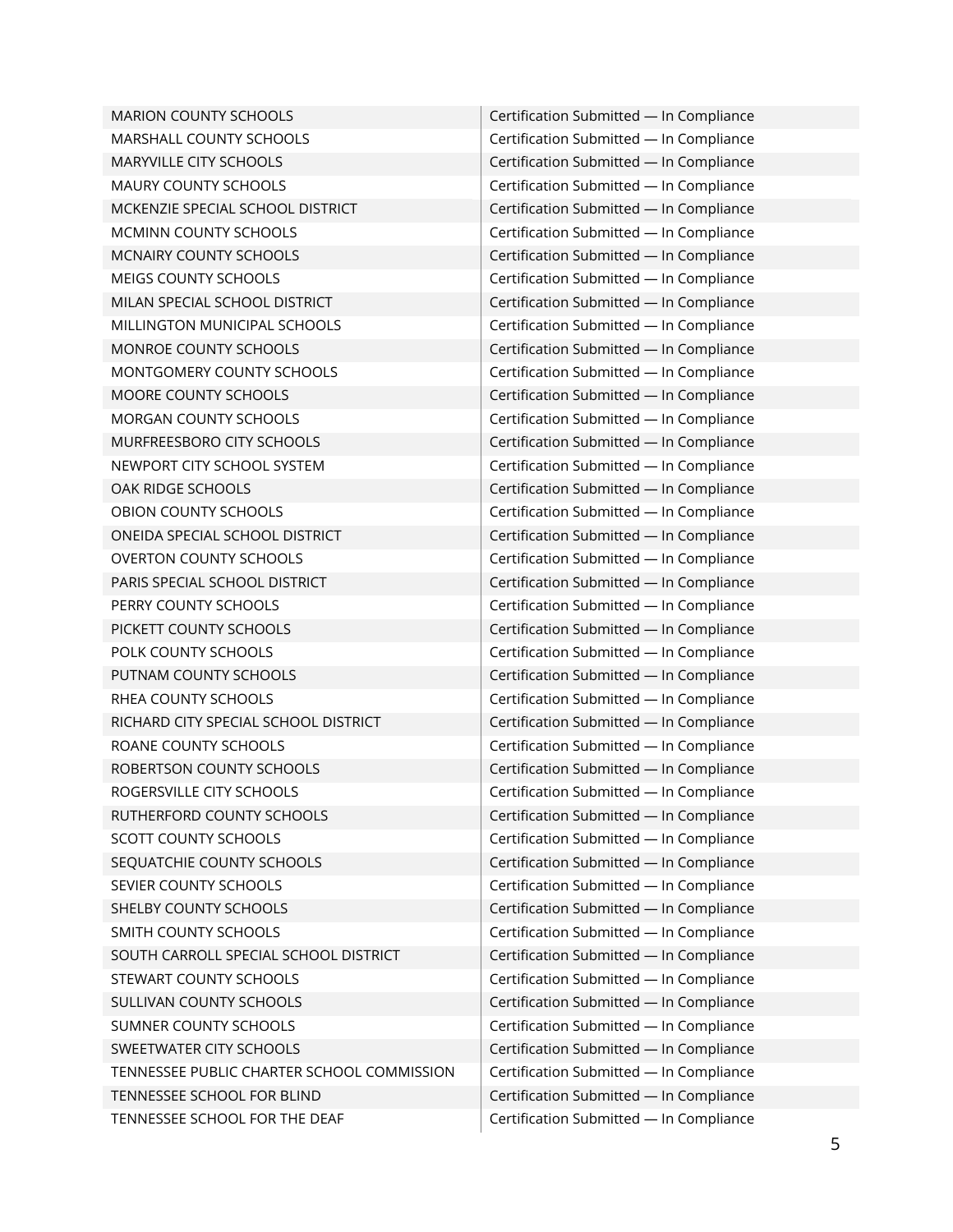| TIPTON COUNTY SCHOOLS                  | Certification Submitted - In Compliance |
|----------------------------------------|-----------------------------------------|
| <b>TRENTON SPECIAL SCHOOL DISTRICT</b> | Certification Submitted - In Compliance |
| TROUSDALE COUNTY SCHOOLS               | Certification Submitted - In Compliance |
| <b>TULLAHOMA CITY SCHOOLS</b>          | Certification Submitted - In Compliance |
| UNICOI COUNTY SCHOOLS                  | Certification Submitted - In Compliance |
| UNION CITY SCHOOLS                     | Certification Submitted - In Compliance |
| UNION COUNTY SCHOOLS                   | Certification Submitted - In Compliance |
| VAN BUREN COUNTY SCHOOLS               | Certification Submitted - In Compliance |
| <b>WARREN COUNTY SCHOOLS</b>           | Certification Submitted - In Compliance |
| <b>WASHINGTON COUNTY SCHOOLS</b>       | Certification Submitted - In Compliance |
| <b>WAYNE COUNTY SCHOOLS</b>            | Certification Submitted - In Compliance |
| <b>WEAKLEY COUNTY SCHOOLS</b>          | Certification Submitted - In Compliance |
| WEST CARROLL SPECIAL SCHOOL DISTRICT   | Certification Submitted - In Compliance |
| WEST TENNESSEE SCHOOL FOR THE DEAF     | Certification Submitted - In Compliance |
| WHITE COUNTY SCHOOLS                   | Certification Submitted - In Compliance |
| <b>WILLIAMSON COUNTY SCHOOLS</b>       | Certification Submitted - In Compliance |
| <b>WILSON COUNTY SCHOOLS</b>           | Certification Submitted - In Compliance |

## **Table 2: Public Charter School Compliance**

| <b>PUBLIC CHARTER SCHOOL</b>                              | <b>COMPLIANCE STATUS</b>                |
|-----------------------------------------------------------|-----------------------------------------|
| ARROW ACADEMY OF EXCELLENCE                               | Certification Submitted - In Compliance |
| AURORA COLLEGIATE ACADEMY, INC.                           | Certification Submitted - In Compliance |
| <b>BEACON COLLEGE PREPARATORY</b>                         | Certification Submitted - In Compliance |
| BELIEVE MEMPHIS ACADEMY CHARTER SCHOOL                    | Certification Submitted - In Compliance |
| <b>BLUFF CITY HIGH SCHOOL</b>                             | Certification Submitted - In Compliance |
| BRICK CHURCH: A LEAD PUBLIC SCHOOL                        | Certification Submitted - In Compliance |
| CHATTANOOGA CHARTER SCHOOL OF EXCELLENCE<br><b>MIDDLE</b> | Certification Submitted - In Compliance |
| CHATTANOOGA CHARTER SCHOOL OF EXCELLENCE                  | Certification Submitted - In Compliance |
| CHATTANOOGA GIRLS LEADERSHIP ACADEMY                      | Certification Submitted - In Compliance |
| CHATTANOOGA PREPARATORY SCHOOL                            | Certification Submitted - In Compliance |
| CIRCLES OF SUCCESS LEARNING ACADEMY                       | Certification Submitted - In Compliance |
| CITY UNIVERSITY GIRLS PREPARATORY                         | Certification Submitted - In Compliance |
| CITY UNIVERSITY SCHOOL OF INDEPENDENCE                    | Certification Submitted - In Compliance |
| CITY UNIVERSITY SCHOOL OF LIBERAL ARTS                    | Certification Submitted - In Compliance |
| COMPASS COMMUNITY SCHOOL - BERCLAIR                       | Certification Submitted - In Compliance |
| COMPASS COMMUNITY SCHOOL - BINGHAMPTON                    | Certification Submitted - In Compliance |
| COMPASS COMMUNITY SCHOOL - FRAYSER                        | Certification Submitted - In Compliance |
| COMPASS COMMUNITY SCHOOL - HICKORY HILL                   | Certification Submitted - In Compliance |
| COMPASS COMMUNITY SCHOOL - MIDTOWN                        | Certification Submitted - In Compliance |
| COMPASS COMMUNITY SCHOOL - ORANGE MOUND                   | Certification Submitted - In Compliance |
| <b>CORNERSTONE PREP DENVER CAMPUS</b>                     | Certification Submitted - In Compliance |
| <b>CORNERSTONE PREP LESTER CAMPUS</b>                     | Certification Submitted - In Compliance |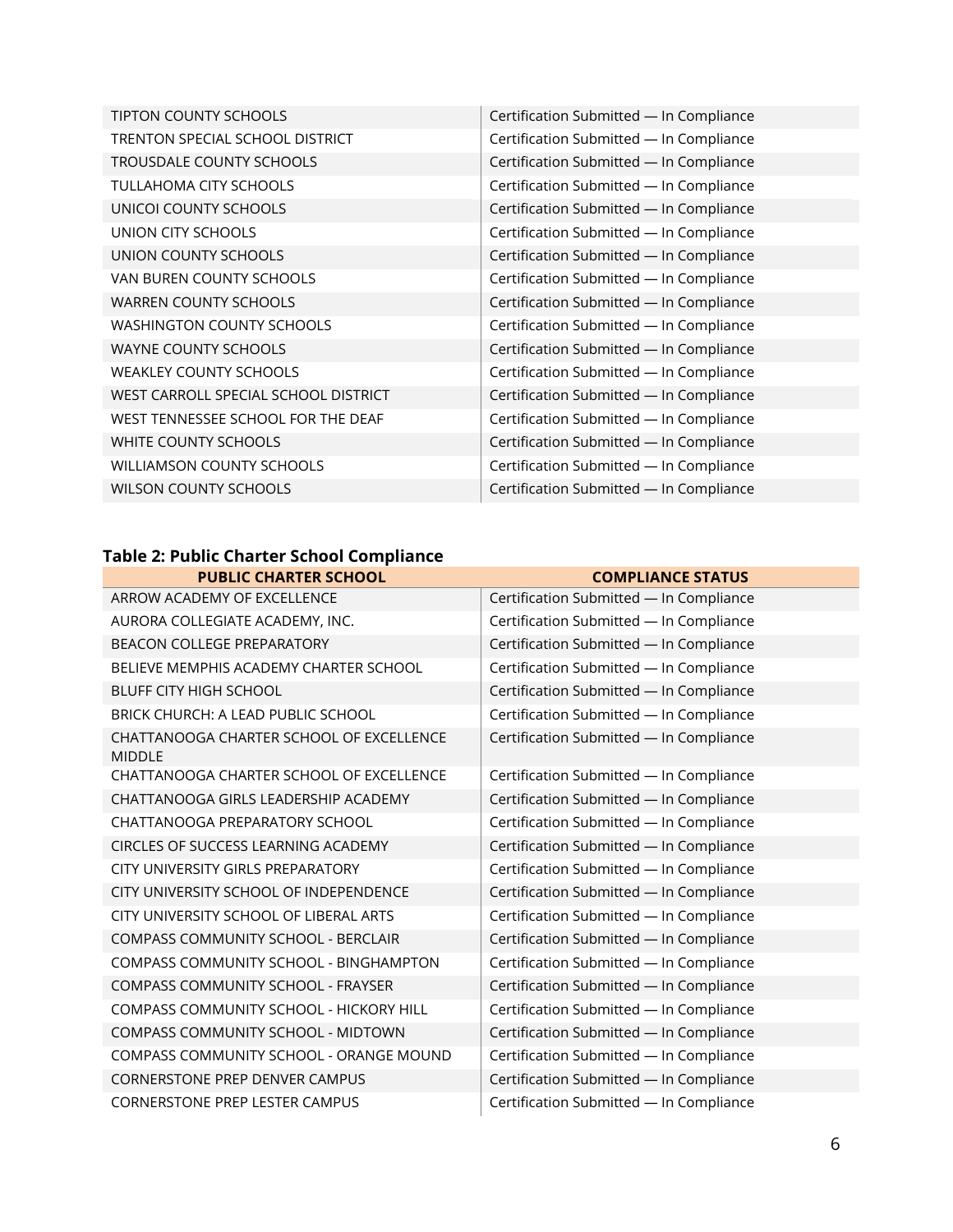| <b>CORNERSTONE PREP SCHOOL</b>                                            | Certification Submitted - In Compliance |
|---------------------------------------------------------------------------|-----------------------------------------|
| <b>CROSSTOWN HIGH SCHOOL</b>                                              | Certification Submitted - In Compliance |
| <b>EAST END PREP</b>                                                      | Certification Submitted - In Compliance |
| <b>EMERALD ACADEMY</b>                                                    | Certification Submitted - In Compliance |
| <b>EXPLORE COMMUNITY SCHOOL</b>                                           | Certification Submitted - In Compliance |
| <b>FAIRLEY HIGH SCHOOL</b>                                                | Certification Submitted - In Compliance |
| FREEDOM PREPARATORY ACADEMY FLAGSHIP                                      | Certification Submitted - In Compliance |
| FREEDOM PREPARATORY ACADEMY WESTWOOD                                      | Certification Submitted - In Compliance |
| ELEMENTARY AT PARKWOOD CAMPUS                                             |                                         |
| FREEDOM PREPARATORY ACADEMY WHITEHAVEN<br>ELEMENTARY AT MILLBRANCH CAMPUS | Certification Submitted - In Compliance |
| FREEDOM PREPARATORY ACADEMY WHITEHAVEN                                    | Certification Submitted - In Compliance |
| MIDDLE AT BROWNLEE CAMPUS                                                 |                                         |
| GRANVILLE T. WOODS ACADEMY OF INNOVATION                                  | Certification Submitted - In Compliance |
| HILLCREST HIGH SCHOOL                                                     | Certification Submitted - In Compliance |
| HUMES PREPARATORY ACADEMY MIDDLE SCHOOL                                   | Certification Submitted - In Compliance |
| INTREPID COLLEGE PREPARATORY INCORPORATED                                 | Certification Submitted - In Compliance |
| IVY ACADEMY, INC.                                                         | Certification Submitted - In Compliance |
| JOURNEY COLEMAN                                                           | Certification Submitted - In Compliance |
| JOURNEY EAST ACADEMY                                                      | Certification Submitted - In Compliance |
| JOURNEY HANLEY SCHOOL                                                     | Certification Submitted - In Compliance |
| KIPP ACADEMY NASHVILLE                                                    | Certification Submitted - In Compliance |
| KIPP ANTIOCH COLLEGE PREP ELEMENTARY                                      | Certification Submitted - In Compliance |
| KIPP ANTIOCH COLLEGE PREP MIDDLE                                          | Certification Submitted - In Compliance |
| KIPP KIRKPATRICK ELEMENTARY SCHOOL                                        | Certification Submitted - In Compliance |
| KIPP MEMPHIS ACADEMY ELEMENTARY                                           | Certification Submitted - In Compliance |
| KIPP MEMPHIS COLLEGIATE ELEMENTARY                                        | Certification Submitted - In Compliance |
| KIPP MEMPHIS COLLEGIATE HIGH SCHOOL                                       | Certification Submitted - In Compliance |
| KIPP MEMPHIS COLLEGIATE MIDDLE SCHOOL                                     | Certification Submitted - In Compliance |
| KIPP MEMPHIS MIDDLE ACADEMY                                               | Certification Submitted - In Compliance |
| KIPP NASHVILLE COLLEGE PREP ELEMENTARY                                    | Certification Submitted - In Compliance |
| KIPP NASHVILLE COLLEGE PREP                                               | Certification Submitted - In Compliance |
| KIPP NASHVILLE COLLEGIATE HIGH SCHOOL                                     | Certification Submitted - In Compliance |
| KIRBY MIDDLE SCHOOL                                                       | Certification Submitted - In Compliance |
| KNOWLEDGE ACADEMY AT THE CROSSINGS                                        | Certification Submitted - In Compliance |
| KNOWLEDGE ACADEMY HIGH                                                    | Certification Submitted - In Compliance |
| KNOWLEDGE ACADEMY                                                         | Certification Submitted - In Compliance |
| <b>LEAD ACADEMY</b>                                                       | Certification Submitted - In Compliance |
| <b>LEAD CAMERON</b>                                                       | Certification Submitted - In Compliance |
| <b>LEAD SOUTHEAST</b>                                                     | Certification Submitted - In Compliance |
| LEADERSHIP PREPARATORY CHARTER SCHOOL                                     | Certification Submitted - In Compliance |
| <b>LESTER PREP</b>                                                        | Certification Submitted - In Compliance |
| LIBERTAS SCHOOL                                                           | Certification Submitted - In Compliance |
| LIBERTY COLLEGIATE ACADEMY                                                | Certification Submitted - In Compliance |
| MARTIN LUTHER KING PREPARATORY HIGH SCHOOL                                | Certification Submitted - In Compliance |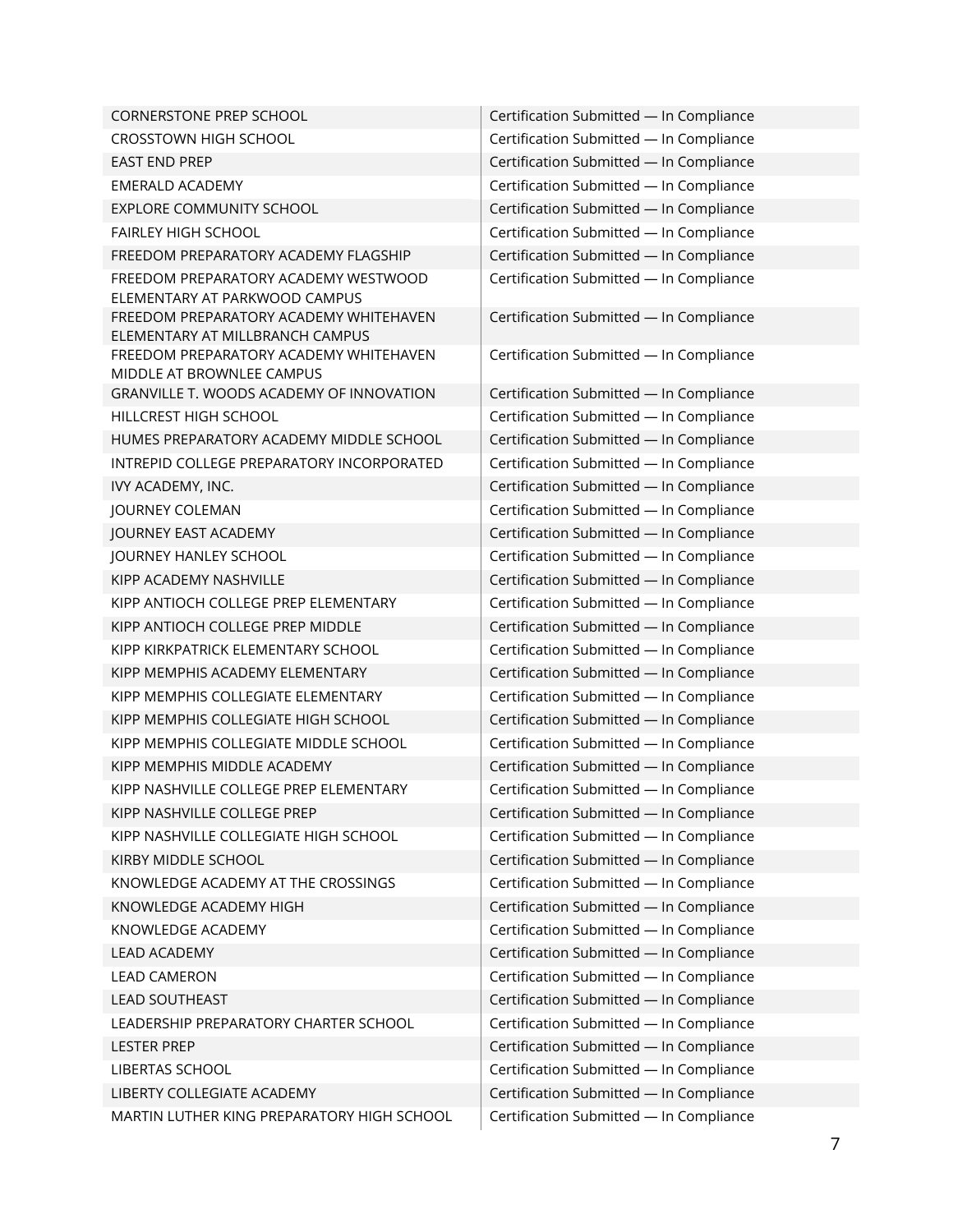| MEMPHIS ACADEMY OF HEALTH SCIENCES HIGH<br><b>SCHOOL</b>      | Certification Submitted - In Compliance |
|---------------------------------------------------------------|-----------------------------------------|
| MEMPHIS ACADEMY OF HEALTH SCIENCES                            | Certification Submitted - In Compliance |
| MEMPHIS ACADEMY OF SCIENCE ENGINEERING                        | Certification Submitted - In Compliance |
| MEMPHIS BUSINESS ACADEMY ELEMENTARY                           | Certification Submitted - In Compliance |
| MEMPHIS BUSINESS ACADEMY HICKORY HILL<br>ELEMENTARY SCHOOL    | Certification Submitted - In Compliance |
| MEMPHIS BUSINESS ACADEMY HICKORY HILL MIDDLE<br><b>SCHOOL</b> | Certification Submitted - In Compliance |
| MEMPHIS BUSINESS ACADEMY HIGH SCHOOL                          | Certification Submitted - In Compliance |
| MEMPHIS BUSINESS ACADEMY MIDDLE                               | Certification Submitted - In Compliance |
| MEMPHIS COLLEGE PREPARATORY                                   | Certification Submitted - In Compliance |
| <b>MEMPHIS DELTA PREP</b>                                     | Certification Submitted - In Compliance |
| MEMPHIS GRIZZLIES PREPARATORY CHARTER SCHOOL                  | Certification Submitted - In Compliance |
| <b>MEMPHIS MERIT</b>                                          | Certification Submitted - In Compliance |
| MEMPHIS RISE ACADEMY                                          | Certification Submitted - In Compliance |
| MEMPHIS SCHOLARS CALDWELL-GUTHRIE                             | Certification Submitted - In Compliance |
| MEMPHIS SCHOLARS FLORIDA KANSAS                               | Certification Submitted - In Compliance |
| MEMPHIS SCHOLARS RALEIGH-EGYPT                                | Certification Submitted - In Compliance |
| MEMPHIS SCHOOL OF EXCELLENCE CORDOVA                          | Certification Submitted - In Compliance |
| MEMPHIS SCHOOL OF EXCELLENCE ELEMENTARY<br>CORDOVA            | Certification Submitted - In Compliance |
| MEMPHIS SCHOOL OF EXCELLENCE ELEMENTARY                       | Certification Submitted - In Compliance |
| MEMPHIS SCHOOL OF EXCELLENCE                                  | Certification Submitted - In Compliance |
| MEMPHIS STEM ACADEMY                                          | Certification Submitted - In Compliance |
| MONTESSORI ELEMENTARY AT HIGHLAND PARK                        | Certification Submitted - In Compliance |
| NASHVILLE CLASSICAL INC.                                      | Certification Submitted - In Compliance |
| NASHVILLE COLLEGIATE PREP                                     | Certification Submitted - In Compliance |
| NASHVILLE PREP                                                | Certification Submitted - In Compliance |
| NEELY'S BEND: A LEAD PUBLIC SCHOOL                            | Certification Submitted - In Compliance |
| PATHWAYS IN EDUCATION - FRAYSER                               | Certification Submitted - In Compliance |
| PATHWAYS IN EDUCATION - WHITEHAVEN                            | Certification Submitted - In Compliance |
| PEREA ELEMENTARY                                              | Certification Submitted - In Compliance |
| POWER CENTER ACADEMY ELEMENTARY: SOUTHEAST                    | Certification Submitted - In Compliance |
| POWER CENTER ACADEMY ELEMENTARY                               | Certification Submitted - In Compliance |
| POWER CENTER ACADEMY HIGH SCHOOL                              | Certification Submitted - In Compliance |
| POWER CENTER ACADEMY MIDDLE - SOUTHEAST                       | Certification Submitted - In Compliance |
| POWER CENTER ACADEMY MIDDLE                                   | Certification Submitted - In Compliance |
| PROMISE ACADEMY - SPRING HILL                                 | Certification Submitted - In Compliance |
| PROMISE ACADEMY                                               | Certification Submitted - In Compliance |
| PURPOSE PREP                                                  | Certification Submitted - In Compliance |
| REPUBLIC HIGH SCHOOL                                          | Certification Submitted - In Compliance |
| ROCKETSHIP NASHVILLE NORTHEAST ELEMENTARY                     | Certification Submitted - In Compliance |
| ROCKETSHIP UNITED                                             | Certification Submitted - In Compliance |
| SMITHSON CRAIGHEAD ACADEMY                                    | Certification Submitted - In Compliance |